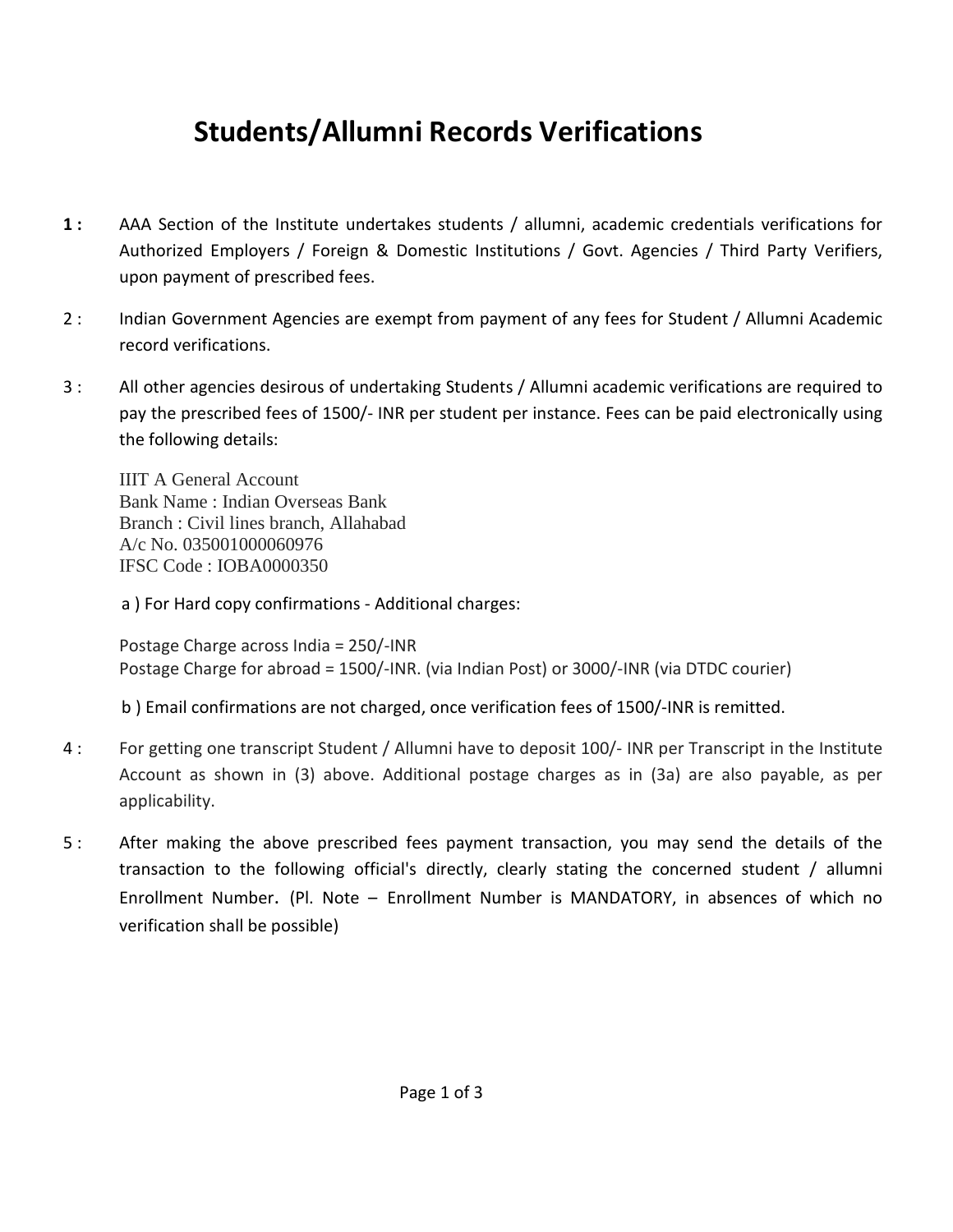| <b>Pertaining Program</b><br>/ Branch                                                    | <b>Designated Officials</b>                        | <b>Email Id / Phone Number</b><br>(STD Code - 0532) |
|------------------------------------------------------------------------------------------|----------------------------------------------------|-----------------------------------------------------|
| B.Tech. (IT):<br>First Three Years + B.Tech. (IT)<br>Batches of 1999-2009                |                                                    | ashutosh@iiita.ac.in<br>2922085                     |
| Final Year + B.Tech. (IT) Batches of<br>2010 & Onwards                                   | <b>Sh Ashutosh Shukla</b><br>Sh. Anoop kumar verma | pro.anoopv@iiita.ac.in<br>2922286                   |
| B.Tech. (ECE), M.Tech. (ECE)<br>(All Past & Present Batches)                             | <b>Sh Ramesh Rai</b>                               | ramesh@iiita.ac.in<br>2922033                       |
| M.Tech. BI. DSA<br>B.Tech.IT(splsn Business Information)<br>(All Past & Present Batches) | Sh Santosh Kumar Mishra                            | smishra@iiita.ac.in<br>2922801                      |
| M.Tech.IT, MBA<br>B.Tech.-M.Tech MBA Dual Degrees<br>(All Past & Present Batches)        | Mohd. Saleem Ansari                                | saleem@iiita.ac.in<br>2922030                       |
| <b>Doctoral Candidates</b><br>(PhD) & Working Professionals                              | Sh. Bhoopesh Tiwari                                | bhoopesh@iiita.ac.in<br>2922087                     |
| R&D Section (PhD. Cell)                                                                  | Sh.Gaurav Tripathi                                 | pro.gauravt@iiita.ac.in<br>2922239                  |